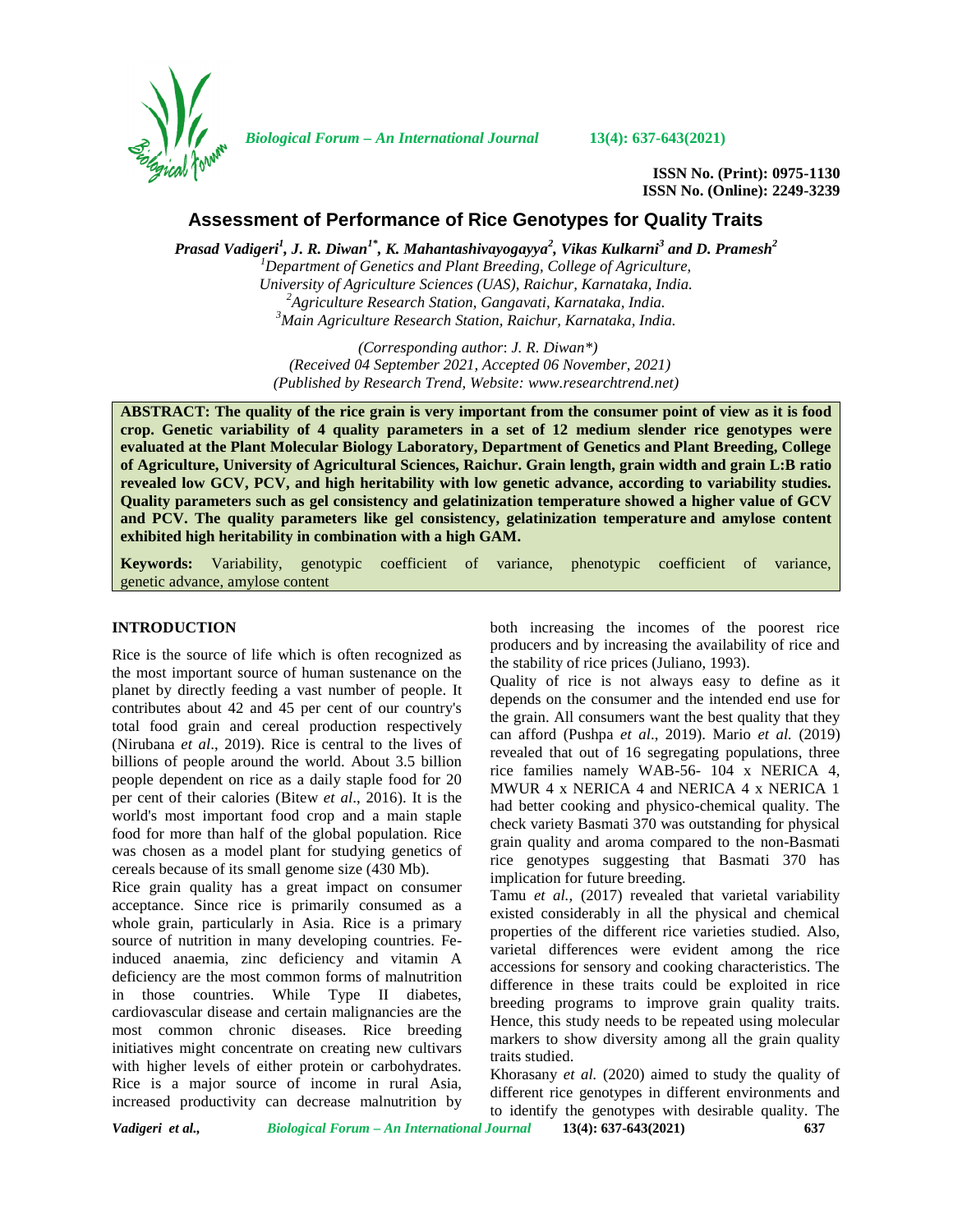results of the experiment showed that line 2 (Sepidrood/IR58025A) has a higher quality than the other lines, because it has a moderate amylose (22%), moderate gelatinization temperature (score 3) and high gel consistency (71/5 mm) under two environments. However, yield of these three lines in contrast to the rest of the investigated lines based on two environments had a lowest mean  $(3925 \text{ kha}^{-1})$ . Therefore, when the yield was increasing, the quality has been decrease.

Naik *et al*. (2020) reported the presence of higher GCV and PCV observed alkali spreading value, gel consistency and amylose content, which signifies the additive genetic control in inheritance of that trait. The presence of high scale of GCV and PCV for observed traits suggested having better possibility for the enhancement through simple selection procedure.

The grain quality traits of rice that determine its acceptability by the end user can be grouped into two main categories, (i) grain appearance and (ii) cooking and eating qualities. The appearance quality is determined by grain length, breadth, length-breadth ratio, and translucency of the endosperm. The eating and cooking quality traits include volume expansion, fluffiness, cooked kernel elongation, firmness/stickiness (related to amylose content), gelatinization temperature (also measured as alkali spreading value), mouth feel and a pleasant aroma. Each of these traits is determined by the physico-chemical properties of the rice grain which in turn are genetically controlled with some modulation of expression by the growth environment (Wadbok *et al.,* 2019).

Nanda *et al*. (2021) evaluated twenty nine rice genotypes along with three checks with an objective to determine the nature and magnitude of genetic variability for yield and grain quality characters. Results showed that most of the genotypes had long slender grain type with kernel length 6 mm, L/B Ratio

≥3.0, and showed an intermediate range of amylose content, gelatinization temperature and medium to soft gel consistency.

Umarani *et al*. (2017) carried out an experiment to assess the variability, heritability and genetic advance in seventy landraces of rice for sixteen agro morphological and grain quality parameters. The quality parameters *viz*., amylose content and gel consistency exhibited high heritability coupled with high genetic advance as a per cent of mean.

Rice is main cereal crop in North Eastern Dry Zone (Zone 2) and Northern Dry Zone (Zone 3) of Karnataka state (Mainly in Hyderabad-Karnataka region) and the paddy varieties of medium slender grain type are popular among the farmers because of its excellent cooking quality and premium price in the market. Identification of high yielding and stable varieties along with good quality traits can highly benefit the farmers cultivating paddy and would have major impact on both economic and health conditions of the farmer.

## **MATERIALS AND METHODS**

The experimental material for the current study comprised of 12 medium slender genotypes developed at Rice breeding division, ARS Gangavati. 12 rice genotypes along with five checks *viz*., BPT-5204, GNV-10-89, Gangavati sona, Gangavati emergence and RNR-15048 were evaluated for physico-chemical properties like grain length, breadth, L/B ratio, gel consistency (GC), gelatinization temperature (GT) and amylose content (AC).

The observations on various physico-chemical and cooking quality characters were recorded.

## **Quality parameters analyzed were**

- Grain L: B ratio
- Gel Consistency
- Gelatinization Temperature
- Amylose Content

**Grain length (mm).** Ten grains were chosen at random and placed on a digital image analyzer without the hull removed. The mean length of seed was calculated using data from ten samples and given in millimetres. Based on seed length genotypes were classified as follows (Rosta, 1975).

| <b>Short</b> | $: < 7.5$ mm     |
|--------------|------------------|
| Medium       | $: 7.5 - 9.0$ mm |
| Long         | $: > 9.0$ mm     |

**Grain breadth (mm).** Ten grains were chosen at random and placed on a digital image analyzer without the hull removed. The average of the data from ten samples was used to get the average seed width in millimetres. Based on seed breadth, the genotypes were categorized as follows (Ramaiah and Rao, 1953).

|        | Slender $: < 2.2$ mm    |
|--------|-------------------------|
|        | Medium : $2.3 - 2.8$ mm |
| - Bold | $:$ > 2.8 mm            |

**Grain L/B ratio.** The genotypes were divided into four categories based on the length to width ratio, according to the Standard Evaluation System (SES) IRRI, 2002.

| Slender $\div 3.0$ |                     |
|--------------------|---------------------|
|                    | Medium : 2.1 to 3.0 |
| <b>Bold</b>        | $: 1.1$ to 2.0      |
| Round              | : < 1.1             |

**Gel consistency.** The tendency of the cooked rice to solidify after chilling was measured by the gel consistency. The gel consistency test determines the consistency of rice paste by boiling a tiny amount of rice in a dilute alkali solution. Consistency was measured by the length in a culture tube of the cold gel held horizontally for 30 minutes to 1 hour. The varietal differences in gel consistency exist among varieties of similar amylose content  $(> 25\%)$ . A rapid, simple test complementary to the test for amylose content, was developed based on consistency of milled rice paste in 0.2 N KOH (Cagampang *et al*., 1973).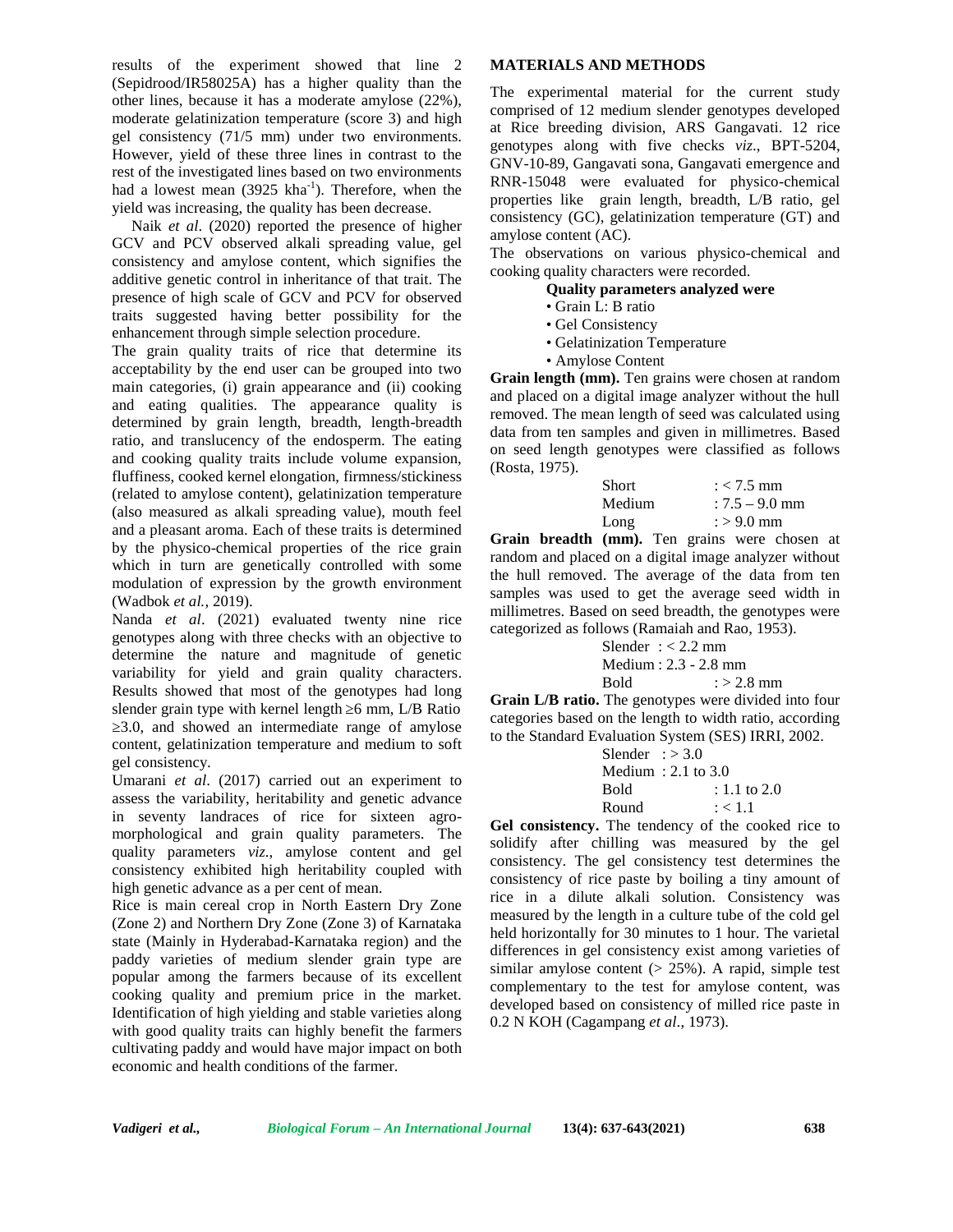**Table 1: Gel consistency.**

| Length of gel (mm) | <b>Gel consistency</b>        |
|--------------------|-------------------------------|
| 40 mm or less      | Very flaky rice with hard gel |
|                    | consistency                   |
| $41$ to 60 mm      | Flaky rice with medium gel    |
|                    | consistency                   |
| More than 61 mm    | Soft rice with soft gel       |
|                    | consistency                   |

**Gelatinization temperature.** The time required for cooking was determined by gelatinization temperature. The gelatinization temperature of rice varieties were classified as low (55°C to 69°C), intermediate (70°C to  $74^{\circ}$ C), and high (>  $74^{\circ}$ C). The alkali digestion technique was used extensively for estimating gelatinization temperature. The process for determining alkali spreading values was determined by a procedure described by Little *et al*., 1958.

**Amylose content (%).** The amylose content of starch usually ranges from 15 to 35 per cent. The amylose content in each rice sample was determined by using spectrophotometrical techniques according to modified method of Juliano (1971).

**Table 2: Amylose content (%).**

| Category     | Amylose content $(\% )$ |
|--------------|-------------------------|
| Low          | Less than 10            |
| Intermediate | 20-25                   |
| High         | More than 25            |

Statistical analysis of data collected from present study was used to calculate mean, variability parameters using software packages like, MS-EXCEL and r software.

# **RESULTS AND DISCUSSION**

Grain quality of rice plays an important role in consumer preferences since rice is mainly consumed as whole grain especially in Asia (Nagaraju *et al*., 2020). The appearance quality is determined by grain length, breadth, length-breadth ratio. Cooking and eating quality of the rice grains is determined by the factors like gel consistency, gelatinization temperature, amylose content, *etc*. Present genotypes used in this study can be utilized in hybrid rice improvement programme as parents. Over this, present study carried out using 12 rice genotypes selected based on their medium slender trait similar to check BPT 5204 and had higher yield than BPT-5204, along with other four checks were evaluated for physico-chemical properties like, grain length, breadth, L/B ratio, gel consistency (GC), gelatinization temperature (GT) and amylose content (AC).

The mean performance of selected rice genotypes along with minimum and maximum values, coefficient of variation, and critical difference (at 5% and 1% level of significance), Variability parameters: GCV, PCV, heritability and genetic advance as per cent of mean estimated for various grain quality parameters of rice genotypes are represented in Table 3 and the results are discussed hereunder. The genetic advance is a helpful metric for estimating the amount of advancement that may be expected as a result of applying selection to the relevant population. The combination of heritability and genetic mean would yield a more accurate indicator of selection value.

**Grain length (mm).** The low GCV and PCV appear to suggest that there is less variation in grain length among genotypes; as all the genotypes included in the study were medium slender genotypes. The results are in accordance with Rafii *et al*. (2014), Ogunbayo *et al*. (2014), Patel *et al.* (2014), Sharifi (2019), Nandeshwar *et al*. (2010), Palaniyappan *et al.,* (2020). High heritability also recorded by the same authors as mentioned for GCV and PCV. High heritability coupled with low GAM reported by Ogunbayo *et al*. (2014), Palaniyappan *et al.* (2020). A high heritability score in the broad sense combined with a low GAM value indicates non-additive gene action. The high heritability is attributable to the positive influence of the environment rather than genetics, therefore selecting for such traits may not be worthwhile.

**Grain breadth (mm).** The magnitude of phenotypic coefficients of variation (PCV) was higher than genotypic coefficients of variation (GCV) for the character, signifying the slight influences of the environmental forces on the expression of this trait. The results are in accordance with Rafii *et al*. (2014), Ogunbayo *et al*. (2014), Patel *et al.* (2014), Sharifi (2019), Nandeshwar *et al*. (2010), Palaniyappan *et al.* (2020). High heritability was also reported by the similar authors as mentioned for GCV and PCV. Low GAM for the trait recorded by Nandeshwar *et al*. (2010). High heritability coupled with low GAM reported by Ogunbayo *et al*. (2014).

**Grain L:B ratio.** Low values of GCV, PCV were reported by Rafii *et al*. (2014). There was no significant variation across the genotypes for the trait as genotypes chosen for study were medium slender it shows that genotypes included in the study exhibit narrow range of diversity so that selection for the trait in these genotypes might not be effective. High heritability for the trait reported by Rafii *et al*. (2014), Patel *et al.* (2014), Nandeshwar *et al*. (2010). Genotypes under study exhibited low GAM.

**Gel consistency.** All genotypes under study were exhibited soft rice with soft gel consistency with more than 61 mm gel length except MS-GP 3010 genotype which showed flaky rice with medium gel consistency (55 mm). Rice with soft to medium gel consistency is usually preferred.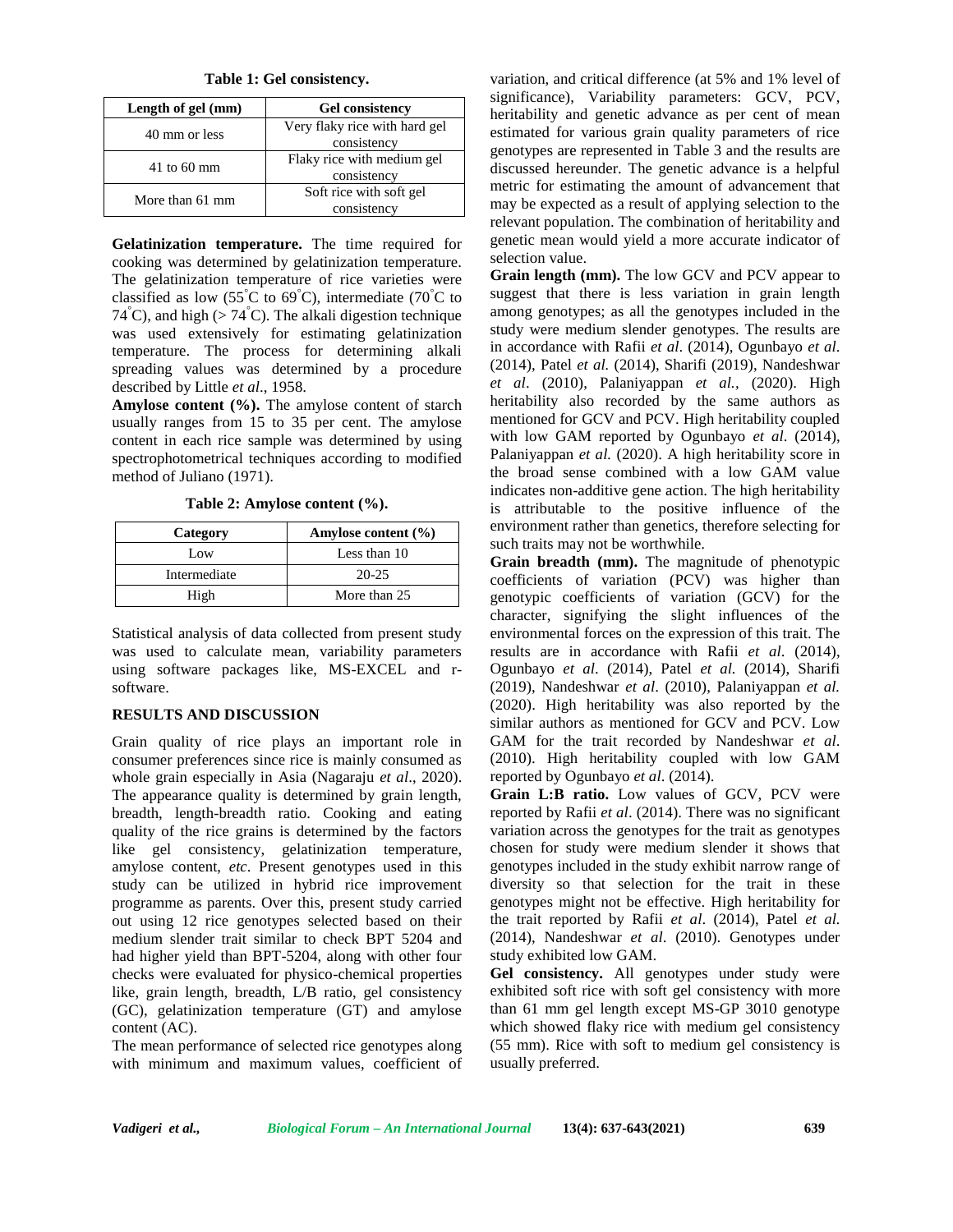| <b>Treatments</b>    | $GL$ (mm) | GB(mm) | Grain<br>L:B(nm) | $GC$ (mm) | <b>GT</b> (Spreading scale)<br>scores) | AC(%) |
|----------------------|-----------|--------|------------------|-----------|----------------------------------------|-------|
| <b>MS-GP 3001</b>    | 7.85      | 2.11   | 3.73             | 124.50    | 6.00                                   | 20.90 |
| <b>MS-GP 3010</b>    | 7.76      | 2.08   | 3.72             | 55.50     | 2.50                                   | 20.37 |
| <b>MS-GP 3037</b>    | 7.95      | 2.14   | 3.72             | 114.00    | 4.00                                   | 33.05 |
| <b>MS-GP 3038</b>    | 7.79      | 2.08   | 3.75             | 84.00     | 3.00                                   | 26.75 |
| <b>MS-GP 3039</b>    | 7.88      | 2.14   | 3.70             | 102.00    | 5.00                                   | 23.57 |
| <b>MS-GP 3040</b>    | 8.04      | 2.15   | 3.75             | 97.50     | 4.50                                   | 34.07 |
| <b>MS-GP 3045</b>    | 7.80      | 2.08   | 3.76             | 71.50     | 1.00                                   | 32.20 |
| <b>MS-GP 3051</b>    | 7.76      | 2.08   | 3.73             | 91.50     | 3.00                                   | 29.74 |
| <b>MS-GP 3052</b>    | 7.76      | 2.08   | 3.73             | 102.00    | 6.00                                   | 18.02 |
| <b>MS-GP 3057</b>    | 7.76      | 2.09   | 3.71             | 82.00     | 3.50                                   | 31.85 |
| <b>MS-GP 3063</b>    | 8.03      | 2.17   | 3.70             | 69.00     | 3.00                                   | 25.60 |
| <b>MS-GP 3064</b>    | 8.15      | 2.18   | 3.74             | 89.50     | 5.00                                   | 29.73 |
| <b>BPT 5204</b>      | 7.79      | 2.09   | 3.73             | 95.50     | 6.00                                   | 24.96 |
| Gangavathi sona      | 7.86      | 1.99   | 3.95             | 102.50    | 1.00                                   | 22.73 |
| <b>GNV 10-89</b>     | 7.99      | 2.17   | 3.68             | 130.50    | 5.00                                   | 24.57 |
| <b>RNR 15048</b>     | 7.68      | 1.90   | 4.05             | 75.50     | 2.00                                   | 23.18 |
| Gangavathi emergence | 7.86      | 2.05   | 3.83             | 86.00     | 4.00                                   | 20.76 |
| <b>S.EM</b>          | 0.011     | 0.008  | 0.015            | 0.254     | 0.306                                  | 0.129 |
| CD(5%)               | 0.034     | 0.023  | 0.045            | 0.760     | 0.918                                  | 0.387 |
| CD(1%)               | 0.047     | 0.032  | 0.061            | 1.048     | 1.265                                  | 0.533 |
| CV(%)                | 0.203     | 0.519  | 0.558            | 0.388     | 1.325                                  | 0.701 |
| <b>MAXIMUM</b>       | 8.15      | 2.18   | 4.05             | 130.50    | 6.00                                   | 34.07 |
| <b>MINIMUM</b>       | 7.68      | 1.90   | 3.68             | 55.50     | 1.00                                   | 18.02 |
| <b>MEAN</b>          | 7.86      | 2.09   | 3.76             | 92.53     | 3.82                                   | 26.06 |
| GCV                  | 1.62      | 3.33   | 2.54             | 21.15     | 35.50                                  | 19.27 |
| <b>PCV</b>           | 1.63      | 3.37   | 2.60             | 21.16     | 37.26                                  | 19.28 |
| H(BS)                | 98.45     | 97.63  | 95.38            | 99.97     | 90.76                                  | 99.87 |
| <b>GAM</b>           | 3.31      | 6.78   | 5.11             | 43.57     | 69.66                                  | 39.67 |

**Table 1: Genetic analysis of rice genotypes for grain quality parameters.**

**Abbreviations: GCV**- Genotypic coefficient of variance; **PCV-** Phenotypic coefficient of variance; **H-** heritability in broad sense; **GAM**- Genetic advance as percent of mean; **GL**- Grain length in mm; **GB-** Grain breadth in mm; **Grain L:B-** Grain Length: breadth ratio; **GC**- Gel consistency in mm; **GT**- Gelatinization temperature; **AC**- Amylose content in percentage.

The GCV and PCV values were high with the values of 21.15 and 21.16 respectively, indicating the presence of greater variability for the trait. The small variation between GCV and PCV denoted the lesser magnitude of environmental control on the trait. The trait had also noted higher heritability (99.97%) and GAM (43.57) representing that the trait is dominated by additive gene actions and we can straight away go for direct selection for this trait. Umadevi *et al*. (2010), Dhanwani *et al*. (2013), Bandi *et al*. (2018), Jan *et al.* (2020), Prasad *et al.* (2021) also described the similar results for the trait. High heritability coupled with high GAM shows that heritability is due to additive gene effects and selection may be effective. Variation in gel consistency is shown in Plate 1.

**Gelatinization temperature.** Higher GCV (35.50) and PCV (37.26) were recorded signifying the occurrence of significant amount of variation for the trait in the group of genotypes considered for study. High GCV and PCV values for the trait were also reported by Nirmaladevi *et al.* (2015), Bhinda *et al*. (2017) and Rani (2017), Prasad *et al.* (2021).

Heritability (90.76) and genetic advance as per cent of mean (69.66) were also highest showing the prevalence of additive gene action in controlling this trait and thus one can go for direct selection of this trait. The results are in accordance with Kurmanchali *et al.* (2019), Prasad *et al.* (2021). Variation in gelatinization temperature is shown in Plate 2.

**Amylose content.** Amylose is one of the major essential factors affecting eating and cooking quality of rice as it reveals the functionality of rice grain's starch *i.e.,* flakiness and stickiness. The trait shows GCV, PCV values of 19.27 and 19.28 respectively, High heritability (99.87%) with high genetic advance over mean (39.67) indicating that the trait is influenced by additive gene effects hence selection is effective. The results are identical with Bandi *et al*. (2018), Patel *et al.* (2014). Variation in amylose content is shown in Plate 3.

The genotypes were clustered based on the association between GT (Gelatinization temperature) and AC (Amylose content) which shows that most of the genotypes studied have high amylose content  $(>25%)$ with intermediate cooking temperature requirement of 70-74 °C (Table 2). Whereas, other scientists like Xu *et al.* (2013), Yang *et al.* (2014) and Kong *et al.* (2015) also established non-random combinations of AC and GT in rice research materials.

Prasad *et al.* (2021) revealed that high genotypic coefficient of variation (GCV) and phenotypic coefficient of variation (PCV) coupled with high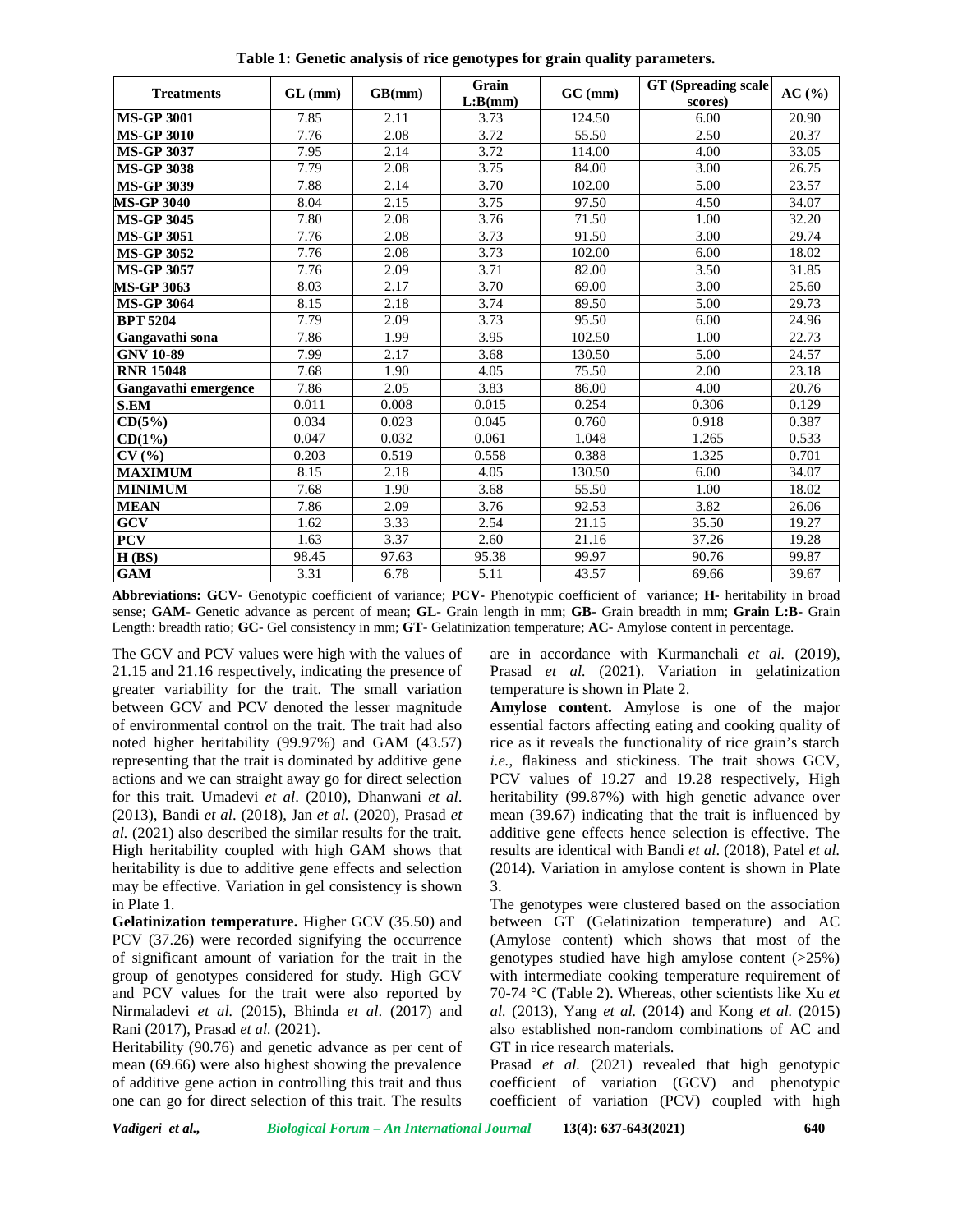heritability and high genetic advance as a percentage of mean were recorded for gel consistency, gelatinization temperature and amylose content indicating additive gene action. The results of this study provide vital information on amylose content gel consistency and gelatinization temperature of various rice genotypes

which can be utilized in a breeding programme directed towards improving the cooking and eating quality. Genotypes with high amylose content can be further studied for identifying genotypes with high resistant starch and low Glycaemic Index.

**Table 2: Grouping of genotypes based on relationship between AC and GT.**

|                                             | <b>Amylose Content</b>              |                    |                                                               |                                                                                                |  |
|---------------------------------------------|-------------------------------------|--------------------|---------------------------------------------------------------|------------------------------------------------------------------------------------------------|--|
|                                             |                                     | Low<br>$(10-20\%)$ | <b>Intermediate</b><br>$(20-25%)$                             | High<br>$(>25\%)$                                                                              |  |
| <b>Gelatinization</b><br><b>Temperature</b> | Low<br>$(55-69^{\circ}C)$           | None               | Gangavathi sona,<br>RNR-15048                                 | MS-GP 3045                                                                                     |  |
|                                             | <b>Intermediate</b><br>$(70-74^0C)$ | None               | MS-GP 3010, MS-GP 3039,<br>GNV 10-89, Gangavathi<br>emergence | MS-GP 3037, MS-GP 3038,<br>MS-GP 3040, MS-GP 3051,<br>MS-GP<br>3057, MS-GP 3063, MS-GP<br>3064 |  |
|                                             | High<br>(>74ºC)                     | MS-GP 3052         | MS-GP 3001, BPT-5204                                          | None                                                                                           |  |



**Plate 1: Variation in gel consistency.**



**Plate 2: Variation in gelatinization temperature.**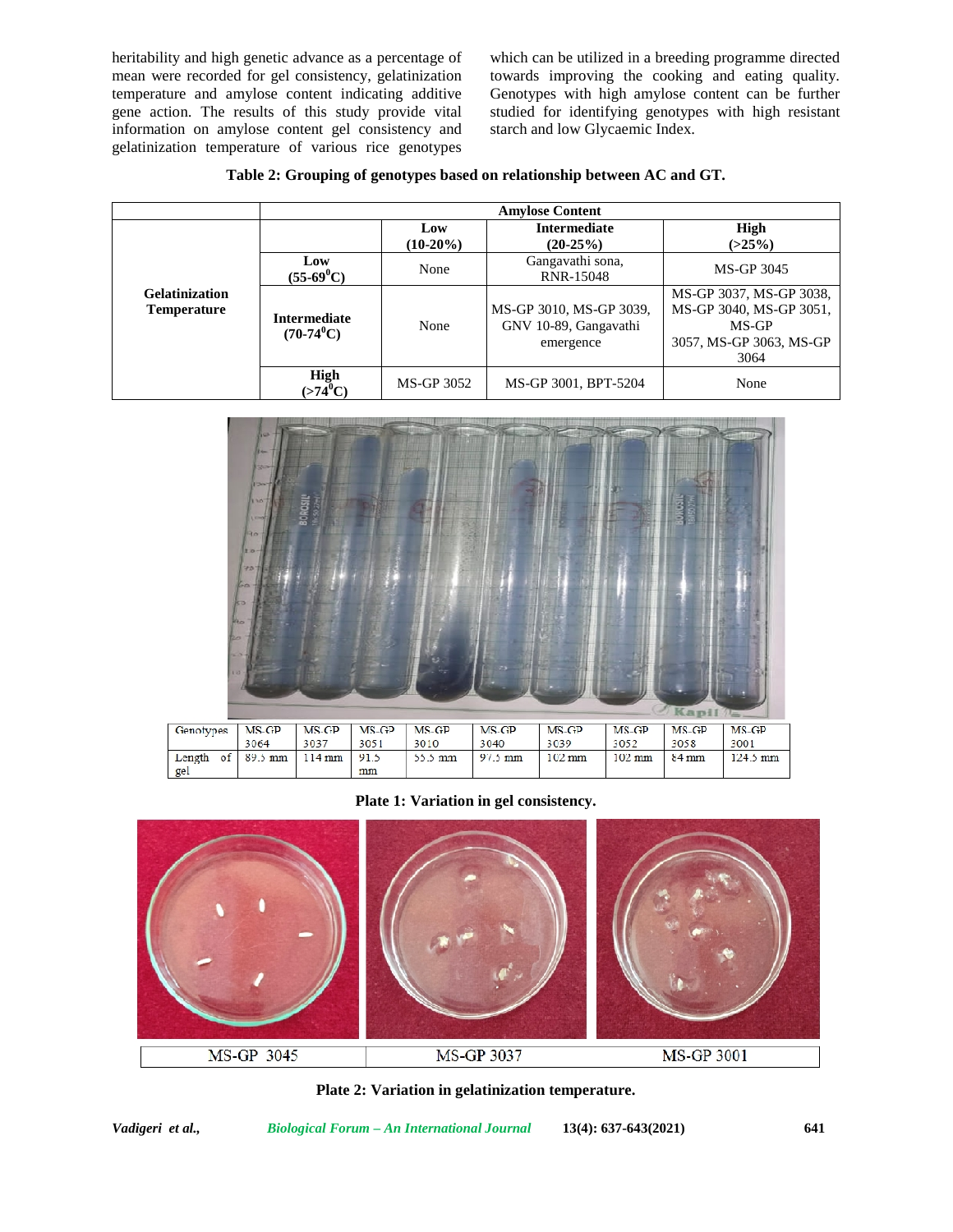

| Plate 3: Variation in amylose content. |
|----------------------------------------|
|                                        |

Tamu *et al.* (2017) evaluated of 87 rice varieties for grain appearance, cooking and eating qualities. They determined gelatinization temperature (GT) based on alkaline spreading score, 64% of the rice varieties showed intermediate GT (70-74 ºC), 20% exhibited low GT (55-69 ºC), and only 16% of the rice varieties showed high GT above 74ºC. Hard gel consistency was observed in 71% of rice varieties evaluated, 22% recorded medium gel consistency, and only 7% of the rice varieties recorded soft gel consistency. Based on the L/B ratio, 33 of the rice varieties had long slender grain type, 45 recorded medium slender grain and only 9 varieties recorded short bold grain. The characteristics of the various grain types make them suitable for different food preparations and meet the preferences of majority of consumers.

# **CONCLUSION**

Among all physico-chemical characteristics of rice grains grain characters like grain length, breadth, amylose content (AC), gel consistency (GC) and gelatinization temperature (GT) are key indices of rice grain quality. 12 rice genotypes selected based on their medium slender trait similar to check BPT 5204 were analysed for these quality traits. For gel consistency character MS-GP 3010 genotype had flaky rice with medium gel consistency and a gel length of 55 mm, all other genotypes under study had soft rice with soft gel consistency and more than 61 mm gel length. For gelatinization temperature only three genotypes were having low GT (55  $\degree$ C to 69  $\degree$ C), 11 genotypes were having medium (70  $\degree$ C to 74  $\degree$ C) and rest three were having highest GT  $(>74 \degree C)$ . One genotype was having low ( $20\%$ ) amylose content, eight genotypes were having intermediate (20-25%) amylose content which is desirable and other eight genotypes were having highest amylose content (>25%). Desirable cooking characteristics were observed in the high yielding genotypes MS-GP 3010 and MS-GP 3039. These may

be tested in many locations to determine the impact of the environment on grain yield and the best-performing stable variety might be released for commercial cultivation. The genotypes which were exhibited superior performance for cooking quality traits can be further subjected for micronutrient (Iron and zinc) analysis, protein content estimation and Gamma Amino Butyric Acid (GABA) analysis.

**Acknowledgements**. The authors acknowledge University of Agricultural Sciences, Raichur and Agricultural Research Station, Gangavati for their support.

#### **REFERENCES**

- Bandi, H. R. K., Satyanarayana, P. V., Babu, D. R., Chamundeswari, N., Rao, V. S. and Raju, S. K., (2018). Genetic Variability Estimates for Yield and Yield Components Traits and Quality Traits in Rice (*Oryza sativa* L.). *Int. J. Curr. Microbiol. App. Sci., 7*(5): 2018-2029.
- Bhinda, M. S., Karnwal, M. K., Choudhary, M. K., (2017). Estimates of Genetic Variability, Heritability and Genetic Advance for Yield Contributing and Quality Traits in Advance Breeding Lines of Rice (*Oryza sativa* L.). *Int. J. Adv. Biol. Res.*, *7*(2): 229-233.
- Bitew, J. M., Mekbib, F. and Assefa, A., (2016). Genetic Variability among Yield and Yield Related Traits in Selected Upland Rice (*Oryza sativa* L. and *Oryza glaberrima* Steud) genotypes in Northwestern Ethiopia. *World Sci. News*, *2*(47): 62-74.
- Cagampang, C. B., Perez, C. M. and Juliano, B. O., (1973). A Gel Consistency for Eating Quality of Rice. *Sci. Food. Agric*., *24*(2): 89-94.
- Dhanwani, R. K., Sarawgi, A. K., Solanki, A. and Tiwari, J. K., (2013). Genetic Variability Analysis for various Yield Attributing and Quality Traits in Rice (*Oryza sativa* L.). *The Bioscan*, *8*(4): 1403-1407.
- IRRI, (2002). Standard Evaluation System for Rice (SES): 31- 35.
- Jan, N. and Kashyap, S.C., (2020). Studies on Variability, Heritability and Genetic Gain for Quality Traits in Rice. *Journal of Pharmacognosy and Phytochemistry*, *9*(3): 537-540.

*Vadigeri et al., Biological Forum – An International Journal* **13(4): 637-643(2021) 642**